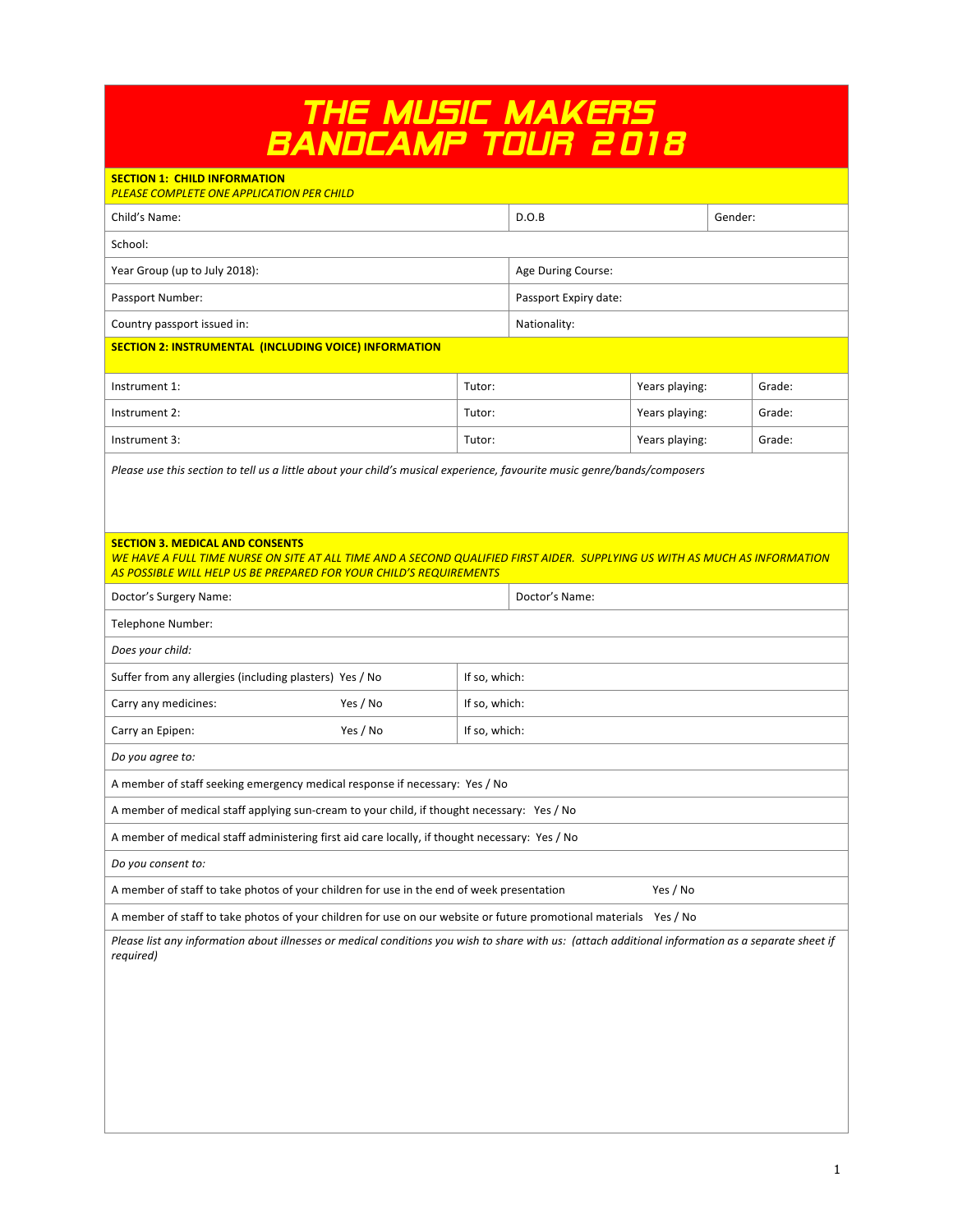| <i>THÉ MUSIC MAKÉRS</i><br><i>BANDCAMP TOUR 2018</i>                         |                                                      |             |  |  |
|------------------------------------------------------------------------------|------------------------------------------------------|-------------|--|--|
| <b>5. PARENTAL INFORMATION</b>                                               |                                                      |             |  |  |
| Title:                                                                       | <b>Full Name:</b>                                    | E-mail:     |  |  |
| Home Address:                                                                |                                                      |             |  |  |
| Home Telephone:                                                              |                                                      | Mobile:     |  |  |
| Additional names and contacts during the course (1 extra required at least): |                                                      |             |  |  |
| <b>6. FEES AND CONFIRMATION</b>                                              |                                                      |             |  |  |
| <b>6.1: COURSE FEES</b>                                                      |                                                      |             |  |  |
|                                                                              | First deposit due by September 30 <sup>th</sup> 2017 | £50         |  |  |
| Format                                                                       |                                                      | Bacs/Cheque |  |  |